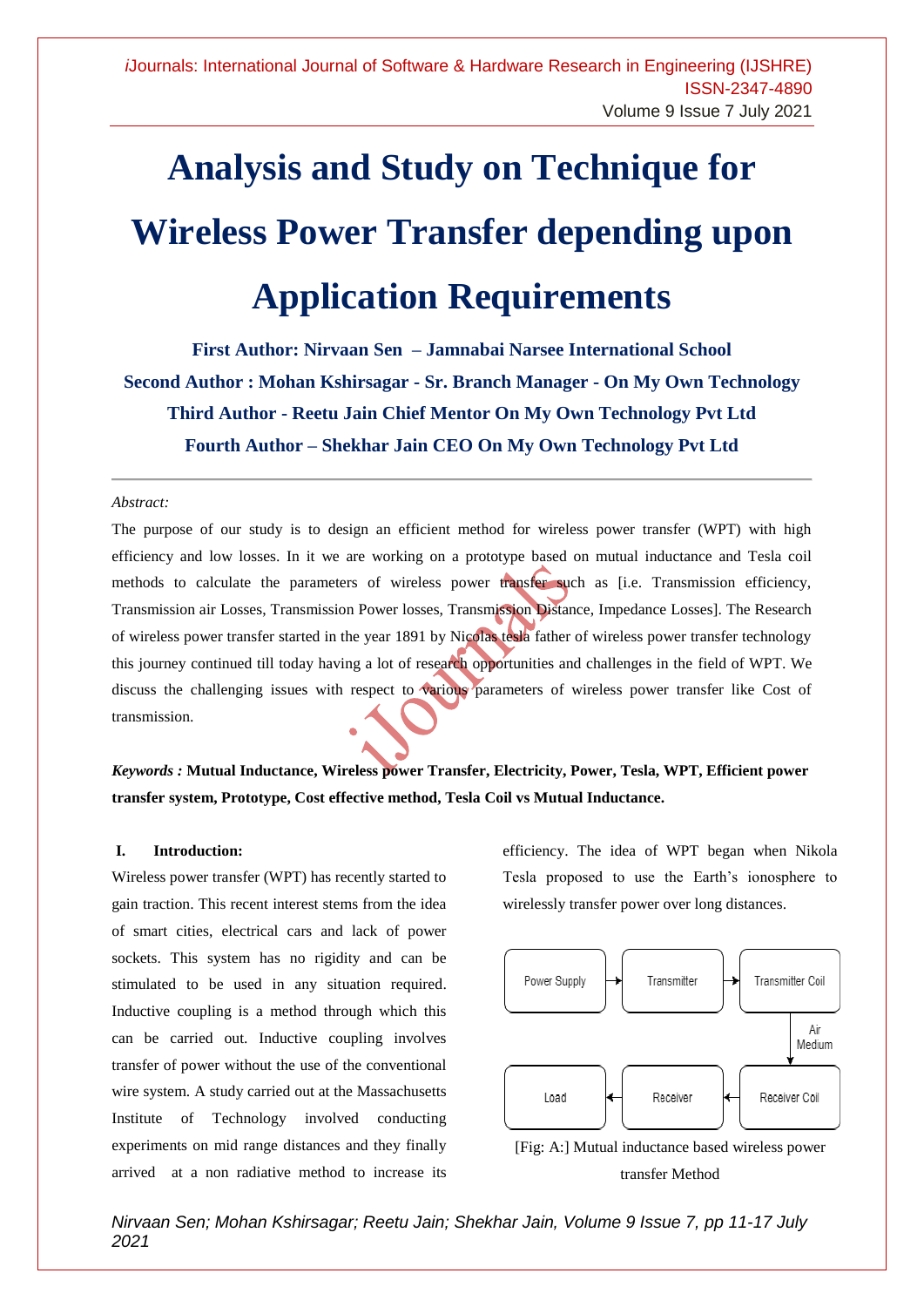Our concept is to suggest which method works best in a certain scenario, the tesla coil method or the mutual inductance method.

Scenarios: powering automobiles, fans, televisions, phones, bulbs,

There are many benefits such as lower cost, saving on resources, greater efficiency, longer transmittable distance, saving space and more durability to name a few.

## **II. Literature Survey:**

Wireless Power Transfer is a field where there is a humongous amount of ongoing research; its cause being the need to reduce wire usage and transfer power more efficiently, in doing so we can cut down massively on costs and resources used and have a cleaner and greener future.

There are a wide number of resources available through which one can understand the sheer amount of work done in this field and its ongoing and exponential growth. One such paper is "Design of WPT System using Inductive Coupling and MATLAB Programming", published in the International Journal in the Recent and Innovation Trends in Computing and Communication in June 2015 by Apoorva P. The purpose of this paper was to describe how interconnecting wires are difficult, hazardous or non-existent. An alternative method used here was the inductive coupling method, a form of WPT; the results showed that WPT was the best alternative despite a few drawbacks such as high installation costs.

Another work in this field is, "Design and Optimization of Switched-Mode Circuits for Inductive Links", a PhD thesis published by Cranfield University. The problem statement discussed was the limitations and the design challenges in WPT systems such as low efficiency

© 2020, *i*Journals All Rights Reserved www.ijournals.in

and a short transmission range. To solve this problem, Cranfield University used techniques such as mathematical modeling and analysis. The conclusion they arrived at was that if the inductive link is operated at its resonant frequency, the reflected impedance is maximised.

In addition to these works, a biomedical application was discussed by Shawon Senjuti and submitted as a PhD thesis to the University of West Ontario, London, Ontario, Canada. The project titled as, "Design and Optimization of Efficient WPT for Implantable Biotelemetry Systems".aimed to develop a resonance-based inductive coupling technique in order to develop a design and optimization procedure for the inductors. The optimization process should be done as per specific application requirements was the conclusion she arrived at.

# **III. Design and Mathematics:**



# [Fig: B:] Mutual inductance based wireless power transfer Circuit

To operate the vehicle through wireless power transfer, a set of transmitter and receiver is required. One will be at the vehicle end and the other is planned to set at the road end. To transfer the power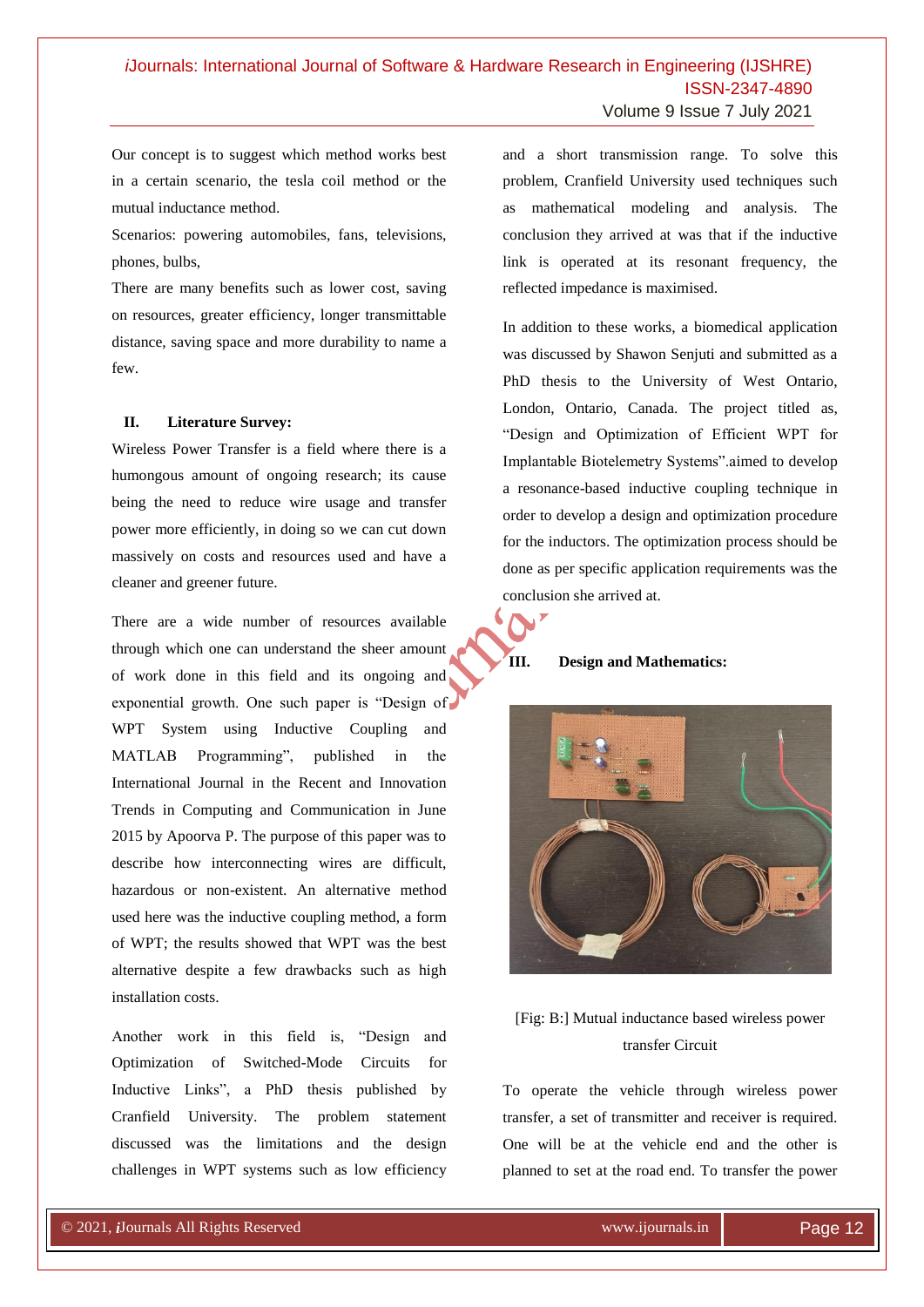wirelessly from the transmitter to receiver coil is used. It uses the basic concept of Ampere's Circuital law and Faraday's Law of induction. The transmitter side is powered with a DC supply. When the primary coil (transmitter coil) gets supply, the current starts flowing through it and a field is generated. This field is received by the receiver coil and then the load connected to the output side of the receiver will get supplied and it will start working. Here in this project, the load is the motor of the vehicle to be driven.



## Fig. [C] Concept circuit for WPT

In the above circuit, the source is supplied to the transmitter which then excites the transmitter coil. With RF the field is transmitted to the receiver coil. The receiver coil is then excited and transfers that power with maximum possible efficiency to the load.

The basic concept used here is resonance, so we need to know what resonance is.



Fig. [D] Concept circuit for WPT

© 2020, *i*Journals All Rights Reserved www.ijournals.in

Resonance is a phenomenon that occurs in nature in many different forms. In general resonance involves energy oscillating between two modes. In a system at resonance, it is possible to have a large build-up of stored energy while having only a weak excitation to the system. The build-up occurs if the rate of energy injection into the system is greater than the rate of energy loss by the system.

The behavior of an isolated resonator can be described by two fundamental parameters, its resonant frequency ωo and its intrinsic loss rate Γ. The ratio of these two parameters defines the quality factor Q of the resonator ( $Q=(\omega o)/2\Gamma$ ) a measure of how well it stores energy. An example of resonator circuit is as shown in figure 2.3.1 below



# Coupled Resonators:

If two resonators are placed in proximity to one another such that there is coupling between them, it becomes possible for resonators to exchange energy.

**IV. Working Principle**



# Fig[F]: Block diagram of working principle of WPT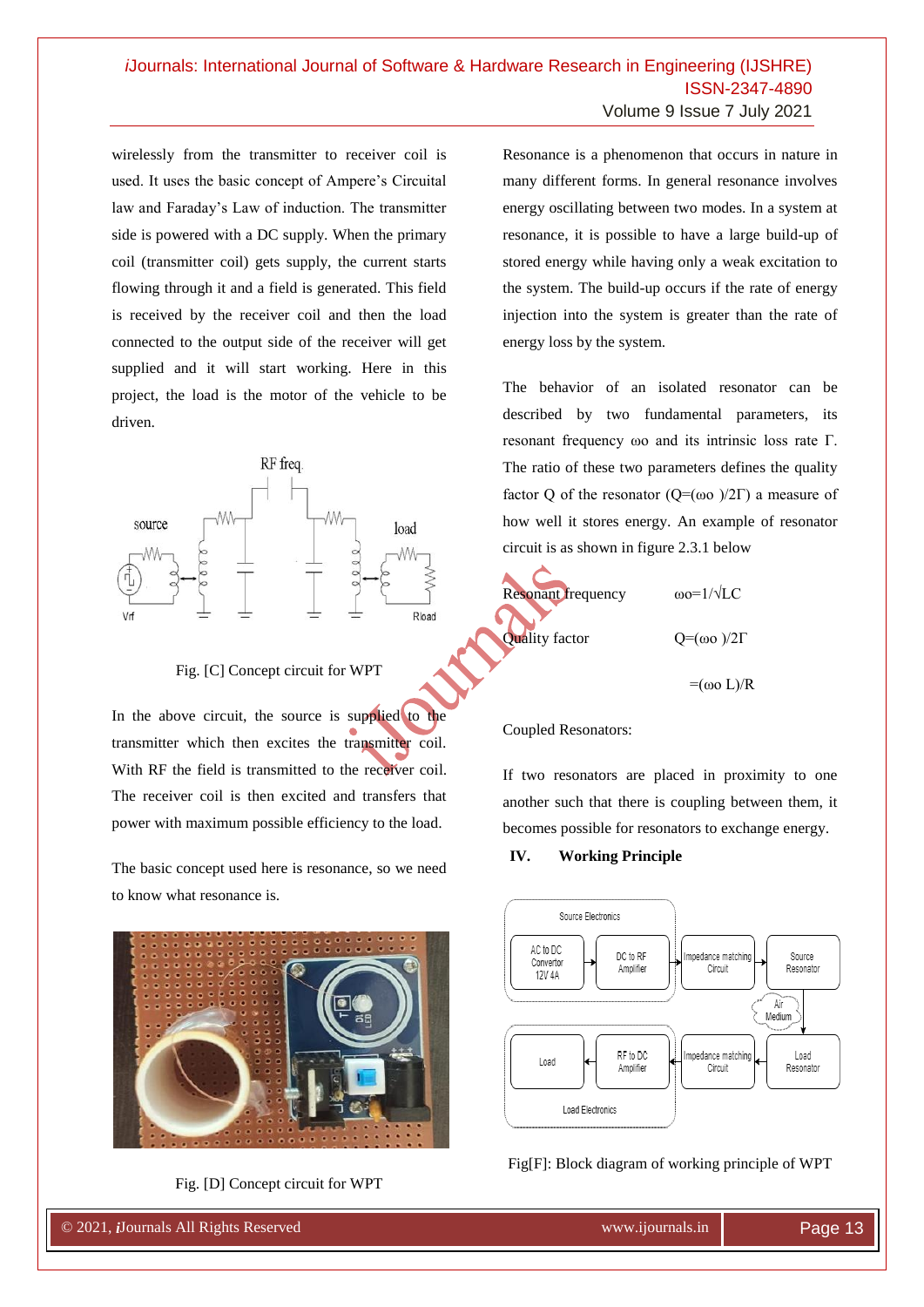The above figure consists of two parts, the transmitter as well as the receiver. The transmitter will be at the road end and the receiver will be at the vehicle end.

Progressing from left to right on the top line of the diagram, the input power to the system is usually either wall power (AC mains) which is converted to DC in an AC/DC rectifier block, or alternatively, a DC voltage directly from a battery or other DC supply. In high power applications a power factor correction stage may also be included in this block. A high efficiency switching amplifier converts the DC voltage into an RF voltage waveform used to drive the source resonator. Often an impedance matching network (IMN) is used to efficiently couple the amplifier output to the source resonator while enabling efficient switching-amplifier operation. Class D or E switching amplifiers are suitable in many applications and generally require inductive load impedance for highest efficiency. The IMN serves to transform the source resonator impedance, loaded by the coupling to the device resonator and output load, into such an impedance for the source amplifier. The magnetic field generated by the source resonator couples to the device resonator, exciting the resonator and causing energy to build up in it. This energy is coupled out of the device resonator to do useful work, for example, directly powering a load or charging a battery. A second IMN may be used here to efficiently couple energy from the resonator to the load. It may transform the actual load impedance into an effective load impedance seen by the device resonator which more closely matches the loading for optimum efficiency. For loads requiring a DC voltage, a rectifier converts the received AC power back into DC. The source resonator is the transmitter coil whereas the device resonator is receiver coil.

# **A. Mutual Inductance:**

The simulation of this project is done on NI Multisim 11.0

The simulation diagram is as shown in the figure below.



Fig. [G] Simulation on Multisim



Fig. [H] Waveforms

#### **B. Tesla Coil**

All it takes to transmit electricity wirelessly is a system that converts a low voltage to a high voltage and simultaneously turns itself on and off very quickly.

That's what we're building. A few volts of electricity are passed to one side of a coil of wire and to a grounded capacitor connected to the negative side of the power supply. The other side of the coil is connected to the collector of a transistor. When

© 2020, *i*Journals All Rights Reserved www.ijournals.in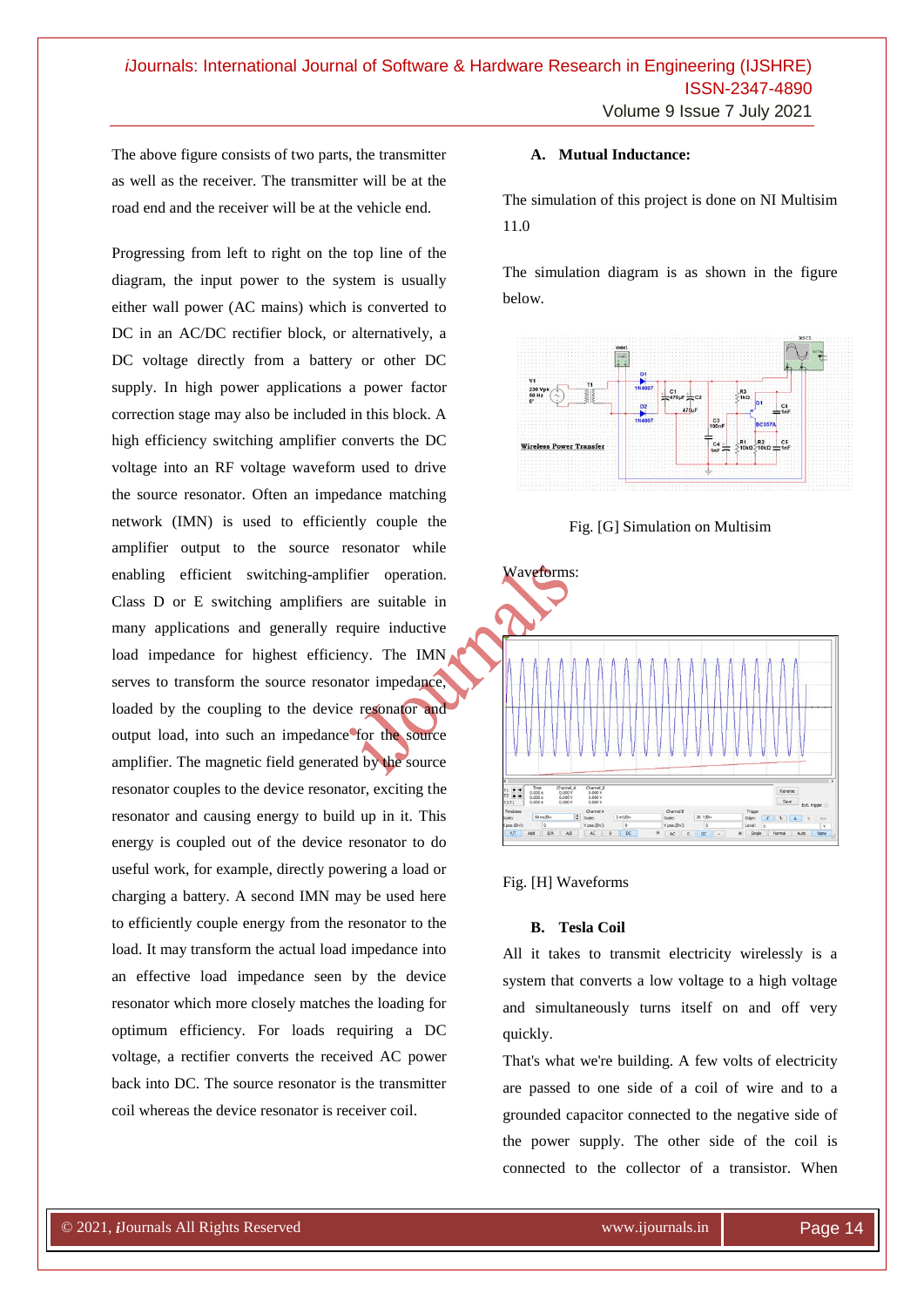*i*Journals: International Journal of Software & Hardware Research in Engineering (IJSHRE) ISSN-2347-4890 Volume 9 Issue 7 July 2021

connected to a power source, the capacitor begins to charge while the coil begins to radiate an electromagnetic field. This coil is then placed around a second coil with many more windings of a smaller gauge wire which creates a transformer, converting a low input voltage to a very high voltage in the second coil. This secondary coil is then connected to both a resistor connected to the power source and the base of the transistor, which then shuts off the flow of current to the first primary coil.

This circuit configuration creates a feedback loop that automatically turns on and off hundreds of times per second, creating a high voltage, high frequency electric field capable of transmitting wireless electricity.

#### **V. Study and Analysis:**

The following table shows the final result in terms of voltage and distance for the specified transmitter and receiver coils

| Distance (in cm) | Voltage (in volts) |
|------------------|--------------------|
| 0 (approx.)      | 2.13               |
| $\mathbf{1}$     | 2.03               |
| $\mathfrak 2$    | 1.94               |
| 3                | 1.86               |
| $\overline{4}$   | 1.74               |
| 5                | 1.58               |
| 6                | 1.46               |

© 2020, *i*Journals All Rights Reserved www.ijournals.in

|    | 1.42                |
|----|---------------------|
| 8  | 1.35                |
| 9  | 1.31                |
| 10 | 1.26                |
| 11 | 0.7 (LED threshold) |

#### Table[A] Results

## **VI. Future Scope:**

The main consideration of any application is its efficiency. The efficiency of the proposed model can be further improved if the design is optimized so that loss due to interference is reduced. The power level is also an issue in industrial applications. Work can be done to fulfill the demand for high power levels and efficiency. Resonance phenomenon can be studied in depth and applied to enhance wireless power transfer systems in the coming years. The areas in which applications can be developed are consumer electronics, medical devices, electric vehicles, defense systems etc.

#### **VII. Conclusion:**

This project leads to conclusions in different regions. Some of the important regions are considered here. Different coils are used to show the change in transmitted power. Wireless Power Transfer emerges as a suitable alternative to replace the conventional wired systems. As automobile application is considered, the fuel requirement will also reduce which will in turn reduce the cost and save the fuel reserves. Despite the large installation cost the wireless power transfer can be used for a large number of applications. The circuit is very simple to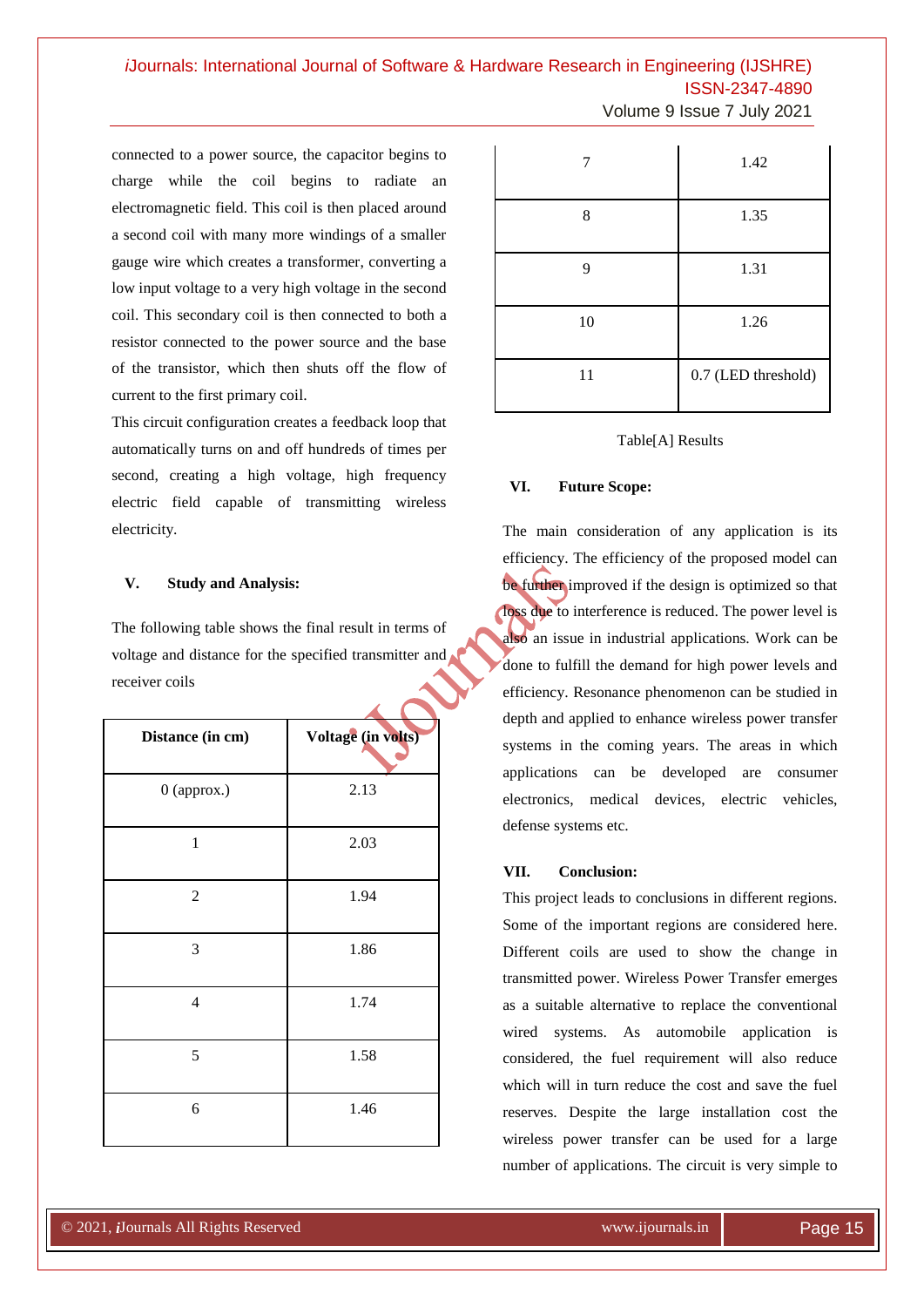implement, so circuit complexity is also less as compared to wired systems.

#### **VIII. Acknowledgement:**

I would like to thank my mentors and On My Own Technology (OMOTEC) for providing me with the opportunity to work on this project. It allowed me to research numerous topics, through which I gained immense knowledge.

#### **IX. References:**

[1] Nikola Tesla, ―The Transmission of Electrical Energy Without Wires as a Means for Furthering Peace, Electrical World and Engineer. Jan. 7, p. 21, 1905.

[2] Brown.w.c (September 1984) — the history power transmission by radio waves‖Microwave theory and techniques IEEE Transactions on (Volume: 32, Issue: 9 On page(s): 1230- 1242.

[3] Luke Goodman Alexander Karp, Peter Shorrock ,Thomas Walker ―THE FEASIBILITY OF WIRELESS ENERGY‖ project report submitted for partial fulfillment of Bachelor of science degree at Worcester Polytechnic Institute May 17, 2013.

[4] Paramanand. S. Patil, Satyanarayan. K. Padaganur - Challenging Issues In Wireless Power Transmission Methods A Survey | Research paper Submitted in INTERNATIONAL JOURNAL OF SCIENTIFIC & TECHNOLOGY RESEARCH VOLUME 7, ISSUE 8, AUGUST 2018.

[5] S. Aldhaher, Design and Optimization of Switched-Mode Circuits for Inductive Links, Cranfield University, 2014.

[6] A. B. Islam, Design of Wireless Power Transfer and Data Telemetry System for Biomedical

© 2020, *i*Journals All Rights Reserved www.ijournals.in

Applications, The University of Tennessee, Knoxville, 2011.

[7] Design of a Wireless Power Transfer System using Inductive Coupling and MATLAB Programming, International Journal on Recent and Innovation Trends in Computing and Communication ISSN: 2321-8169 Volume: 3 Issue: 6 3817 - 3825, 2015.

[8] D. M. Kesler, Highly Resonant Wireless Power Transfer:Safe, Efficient, and over Distance, WiTricity Corporation, 2013.

[9] S. Senjuti, Design and Optimization of efficient WPT for Implantable Biotelemetry Systems, The University of Western Ontario, 2013.

[10] S. Han, Wireless Power Transfer Using Resonant Inductive Coupling for 3D Integrated ICs, Ann Arbor.

#### **IX. Author Section:**

#### *First Author: Nirvaan Sen*

Studying in the IB diploma program in Jamnabai Narsee International School Mumbai. Previously studied in the IGCSE program at JNIS.Mumbai,India.



Email: [nirvaan10@gmail.com](mailto:nirvaan10@gmail.com)